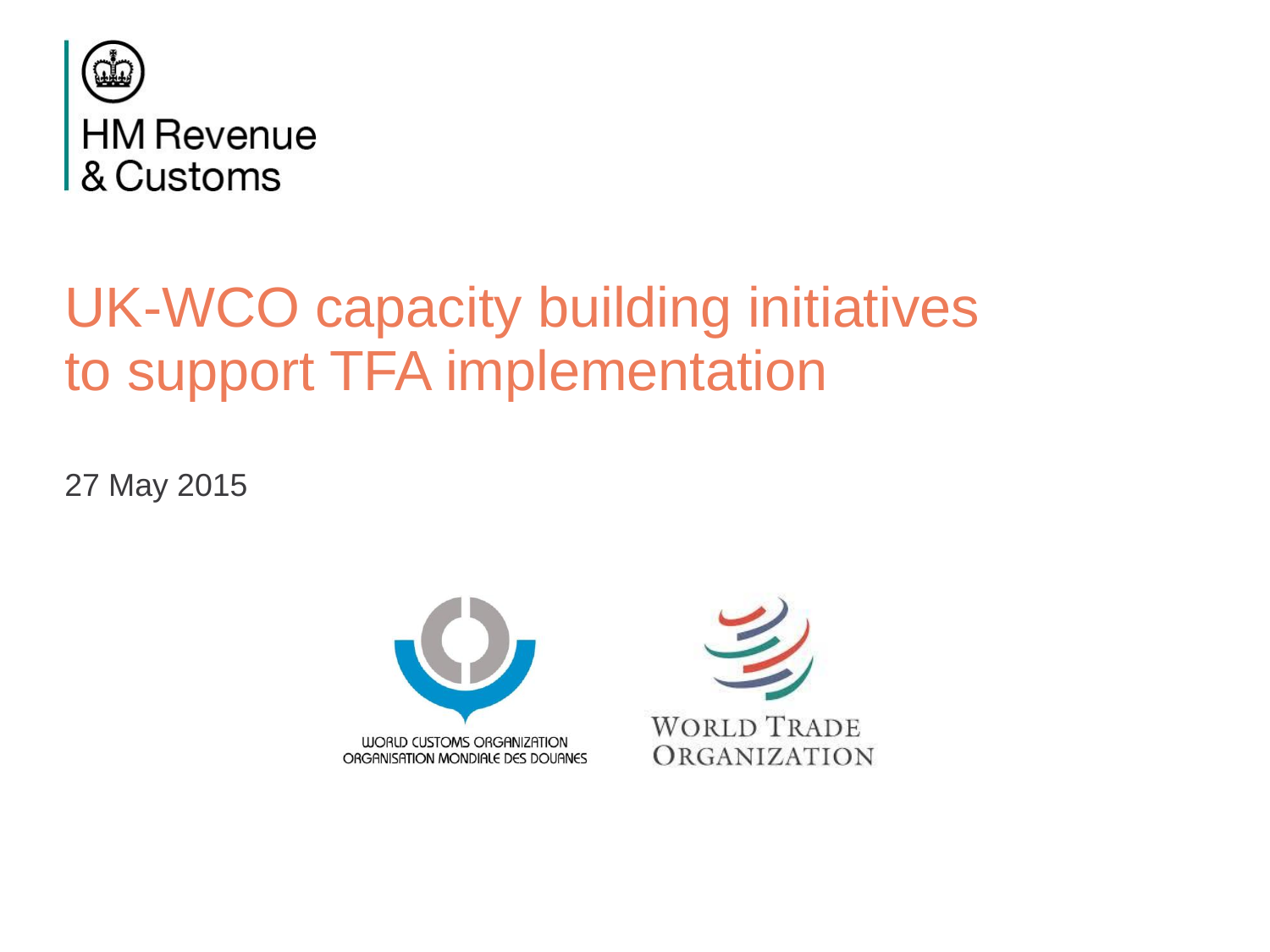### Introduction

- World Trade Organisation (WTO) Trade Facilitation Agreement (TFA) implementation – UK priority
- Funding made available to support implementation
- Increased trade facilitation focus in HM Revenue & Customs (HMRC) new team created in 2014
- Two new capacity building initiatives:
	- HMRC-WCO-UNCTAD WTO TFA Capacity Building Programme HMRC
	- SARS-WCO Cooperation to Strengthen Customs Systems in the East and Southern Africa Region – Department for International Development (DfID)









Department for International Development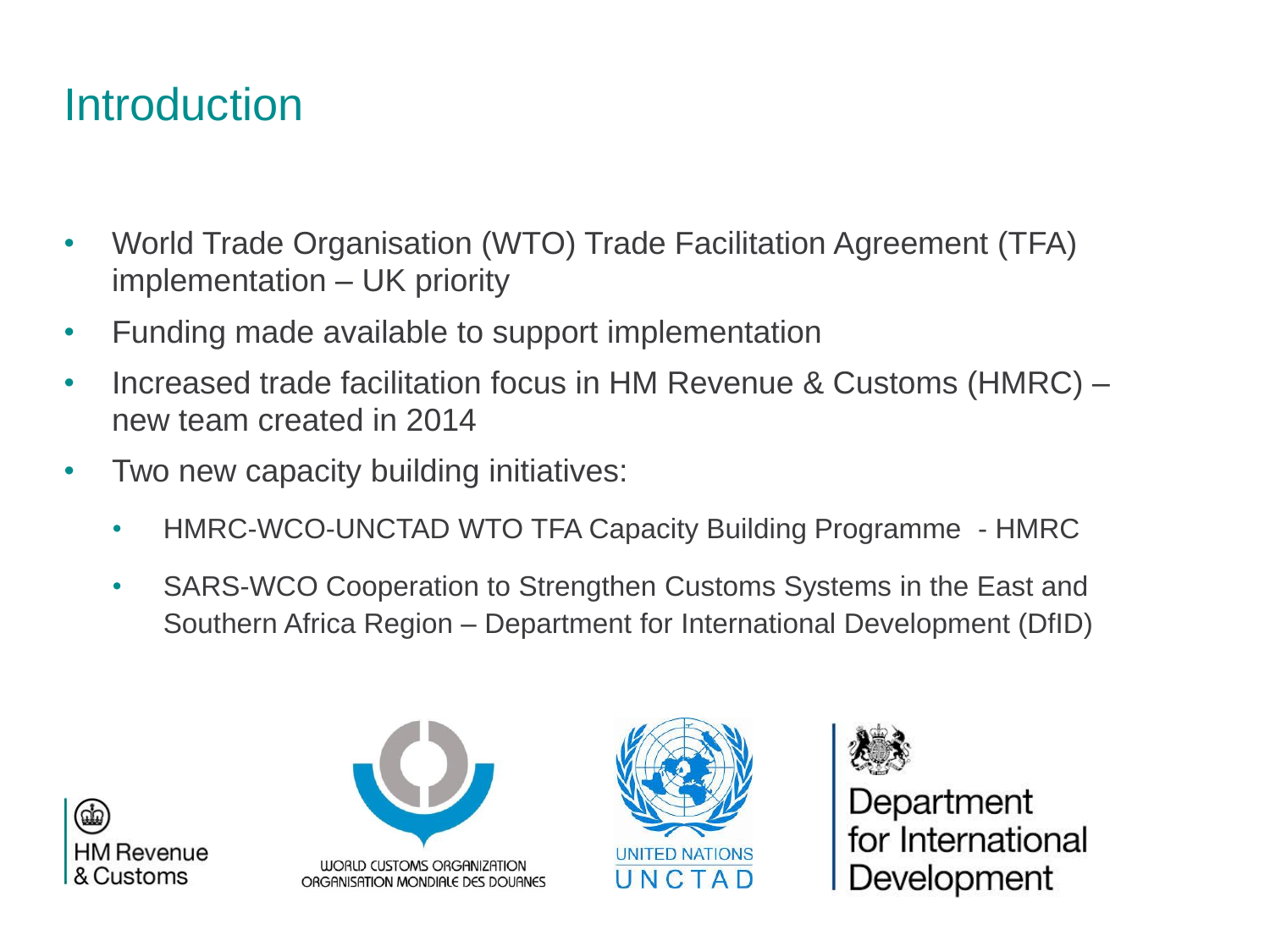### HMRC-WCO-UNCTAD WTO TFA Capacity Building Programme

- £3 million made available over the next 3 years
- Partnership between HMRC, the World Customs Organisation (WCO) and the United Nations Committee for Trade and Development (UNCTAD)
- WCO preferred partner for customs-related TFA capacity building
- Delivery through the WCO's Mercator Programme
- Parallel focus on increasing the pool of WCO Accredited Experts to support and deliver capacity building
- UNCTAD contributions to needs analyses and establishing/supporting National Trade Facilitation Committees (NTFCs)







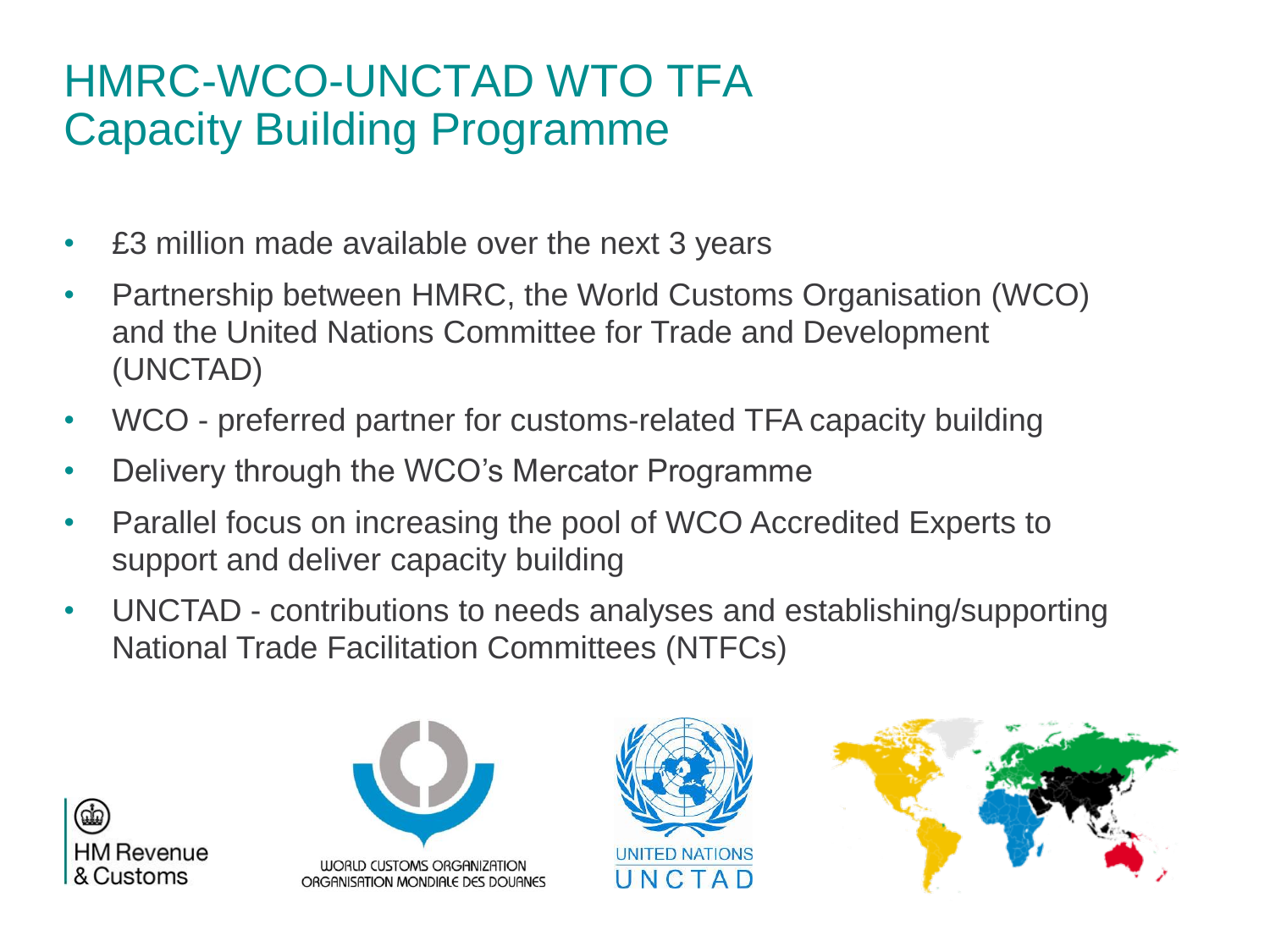### **Principles**

#### TFA-related

- Capacity building directly related to TFA implementation
- Encourage TFA implementation and notifications through NTFCs

#### **Sustainability**

- Multi-year programmes of activity
- Clear objectives and outcomes
- Measurable impact

#### **Delivery**

- In-country capacity building
- Delivered by WCO Accredited Experts

| ORGANIZATION<br>$(14 - 4101)$<br><b>Preparatory Committee on Trade Facilitation</b>                                                                                                                                                                                                                                                                                       | 15 July 2014<br>Page: 1/30                                              |
|---------------------------------------------------------------------------------------------------------------------------------------------------------------------------------------------------------------------------------------------------------------------------------------------------------------------------------------------------------------------------|-------------------------------------------------------------------------|
|                                                                                                                                                                                                                                                                                                                                                                           |                                                                         |
|                                                                                                                                                                                                                                                                                                                                                                           |                                                                         |
|                                                                                                                                                                                                                                                                                                                                                                           |                                                                         |
|                                                                                                                                                                                                                                                                                                                                                                           |                                                                         |
|                                                                                                                                                                                                                                                                                                                                                                           |                                                                         |
|                                                                                                                                                                                                                                                                                                                                                                           |                                                                         |
| <b>AGREEMENT ON TRADE FACILITATION'</b>                                                                                                                                                                                                                                                                                                                                   |                                                                         |
| <b>Preamble</b>                                                                                                                                                                                                                                                                                                                                                           |                                                                         |
| Members.                                                                                                                                                                                                                                                                                                                                                                  |                                                                         |
| Having regard to the negotiations launched under the Doha Ministerial Declaration:                                                                                                                                                                                                                                                                                        |                                                                         |
| Recalling and reaffirming the mandate and principles contained in paragraph 27 of the Doha<br>Ministerial Declaration (WT/MIN(01)/DEC/1) and in Annex D of the Decision of the Doha Work<br>Programme adopted by the General Council on 1 August 2004 (WT/L/579), as well as in paragraph<br>33 of and Annex E to the Hong Kong Ministerial Declaration (WT/MIN(05)/DEC); |                                                                         |
| Desiring to clarify and improve relevant aspects of Articles V. VIII and X of the GATT 1994<br>with a view to further expediting the movement, release and clearance of goods, including goods<br>in transit;                                                                                                                                                             |                                                                         |
| Recognizing the particular needs of developing and especially least-developed country<br>Members and desiring to enhance assistance and support for capacity building in this area;                                                                                                                                                                                       |                                                                         |
| Recognizing the need for effective cooperation among Members on trade facilitation and<br>customs compliance issues;                                                                                                                                                                                                                                                      |                                                                         |
| Hereby agree as follows:                                                                                                                                                                                                                                                                                                                                                  |                                                                         |
| <b>SECTION I</b>                                                                                                                                                                                                                                                                                                                                                          |                                                                         |
| ARTICLE 1: PUBLICATION AND AVAILABILITY OF INFORMATION                                                                                                                                                                                                                                                                                                                    |                                                                         |
| <b>Publication</b>                                                                                                                                                                                                                                                                                                                                                        |                                                                         |
| Each Member shall promptly publish the following information in a non-discriminatory and<br>easily accessible manner in order to enable governments, traders, and other interested parties to<br>become acquainted with them:                                                                                                                                             |                                                                         |
| procedures for importation, exportation, and transit (including port, airport, and other<br>(a)<br>entry-point procedures), and required forms and documents;                                                                                                                                                                                                             |                                                                         |
| applied rates of duties and taxes of any kind imposed on or in connection with<br>$\bf{D}$<br>importation or exportation:                                                                                                                                                                                                                                                 |                                                                         |
| fees and charges imposed by or for governmental agencies on or in connection with<br>(c)<br>importation, exportation or transit:                                                                                                                                                                                                                                          |                                                                         |
| rules for the classification or valuation of products for customs purposes;<br>(d)                                                                                                                                                                                                                                                                                        |                                                                         |
| laws, regulations, and administrative rulings of general application relating to rules of<br>(e)<br>origin:                                                                                                                                                                                                                                                               |                                                                         |
|                                                                                                                                                                                                                                                                                                                                                                           | This document has previously been issued under the symbol WT/PCTF/W/27. |

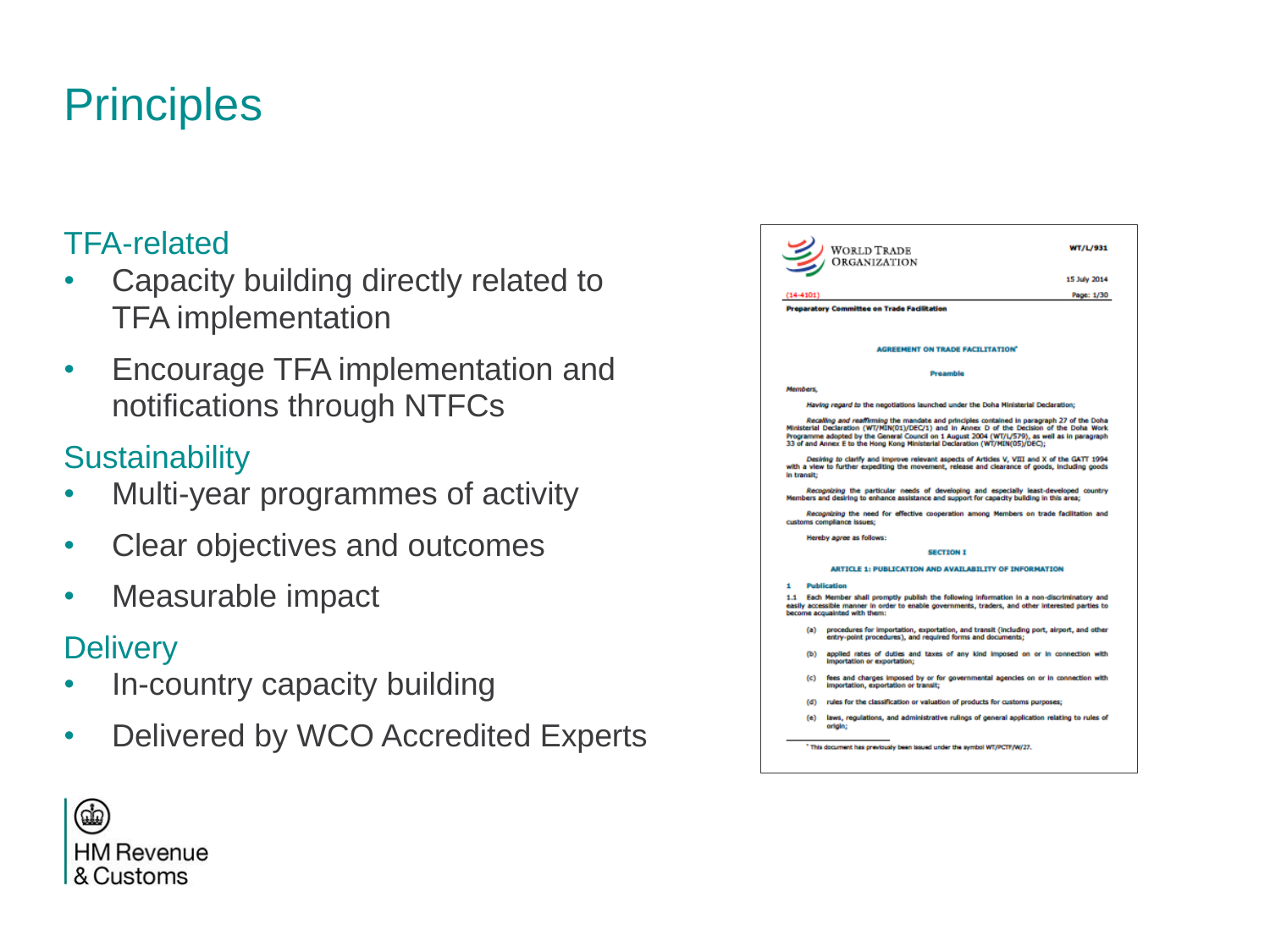### Scope

#### Recipient countries

- Developing and least-developed countries
- Countries experiencing or emerging from conflict

### Close partnership with recipient countries

- Actively engage with recipient countries to undertake needs analyses
- Activity programmes agreed with recipient countries

#### Other stakeholders

- Close coordination and cooperation
- Minimise duplication and optimise outcomes



**WCO IMPLEMENTING WTO TFA** 



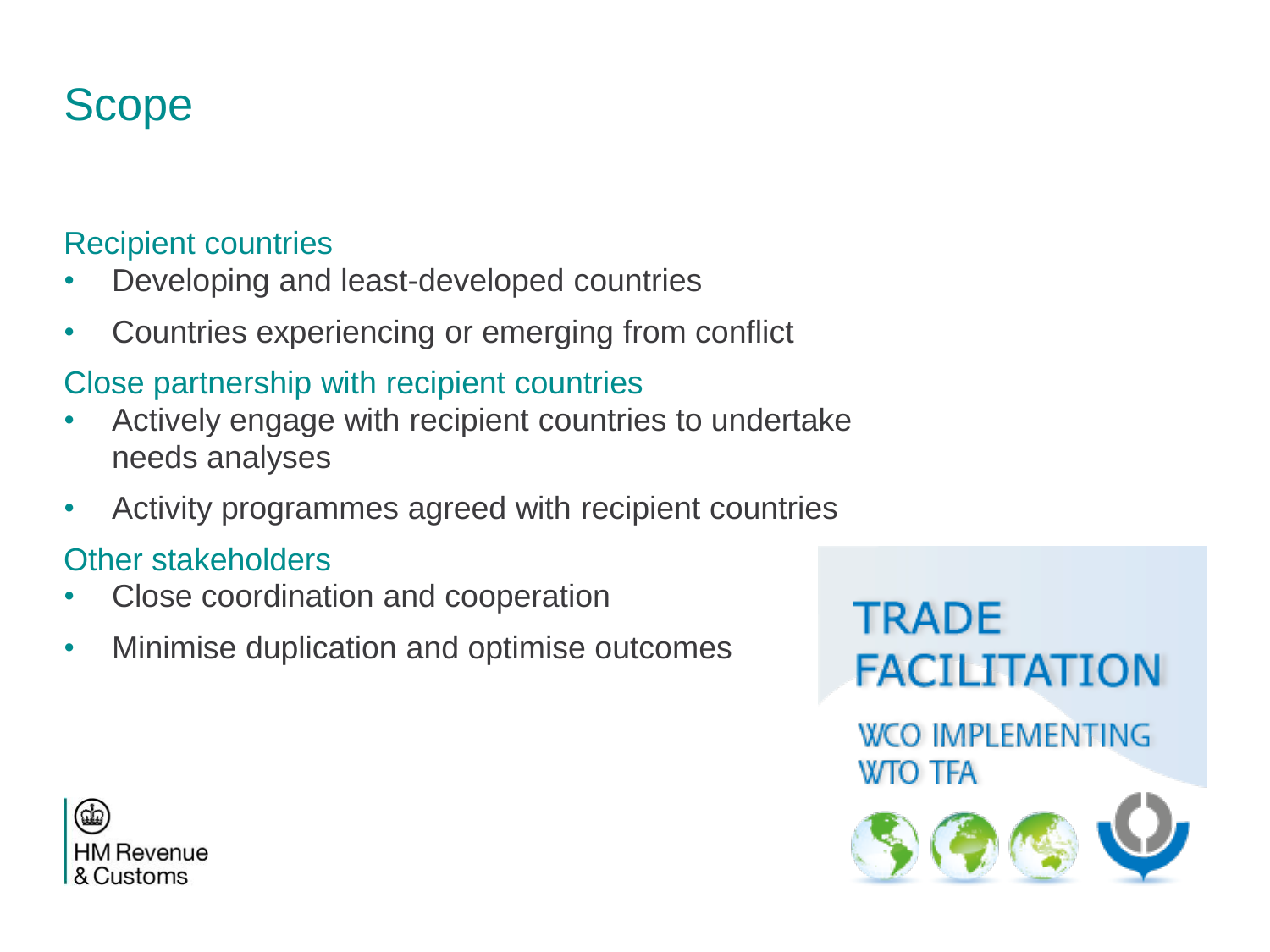### SARS-WCO Cooperation to Strengthen Customs Systems in the East and Southern Africa Region

- DfID-funded partnership between the South African Revenue Service (SARS) and the WCO to provide capacity building support for customs administrations in East and Southern Africa (ESA)
- Recipient countries include: Zambia, Malawi, Mozambique, Zimbabwe, Botswana, Kenya and Angola
- Three areas of activity:
	- Customs reform and modernisation
	- **Compliance**
	- WTO TFA







Development